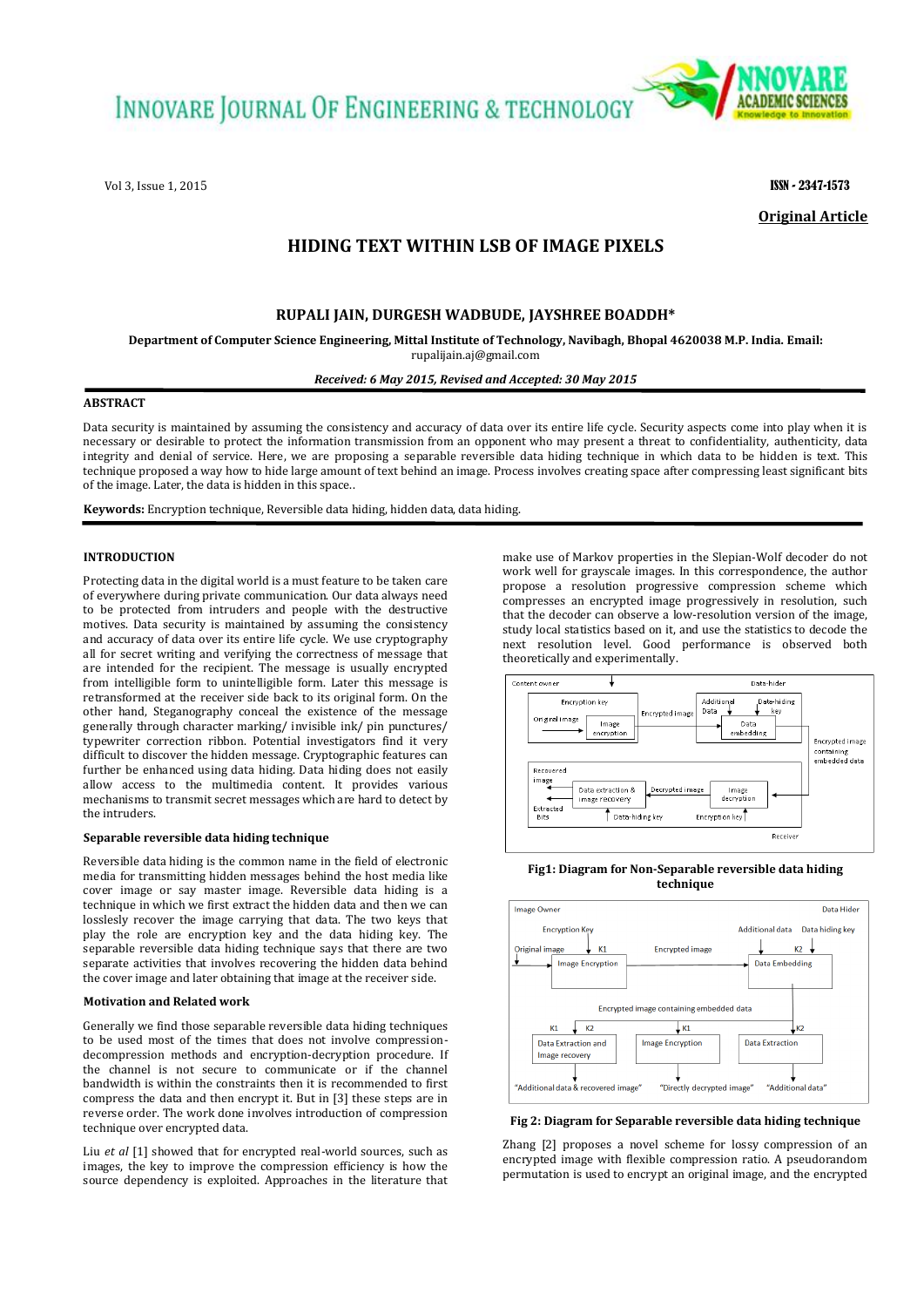data are efficiently compressed by discarding the excessively rough and fine information of coefficients generated from orthogonal transform. After receiving the compressed data, with the aid of spatial correlation in natural image, a receiver can reconstruct the principal content of the original image by iteratively updating the values of coefficients. This way, the higher the compression ratio and the smoother the original image, the better the quality of the reconstructed image.

Ma & Zhang [4] reported the use of a reverse data hiding traditional algorithm for reversibly vacating room before encrypting the image, to embed data in this space. Instead of embedding data in encrypted images directly, some pixels are estimated before encryption so that additional data can be embedded in the estimating errors. A benchmark encryption algorithm (e.g. AES) is applied to the rest pixels of the image and a special encryption scheme is designed to encrypt the estimating errors.

Qian *et al* [5] proposed a framework of reversible data hiding (RDH) in an encrypted JPEG bitstream. Unlike existing RDH methods for encrypted spatial-domain images, the proposed method aims at encrypting a JPEG bitstream into a properly organized structure, and embedding a secret message into the encrypted bitstream by slightly modifying the JPEG stream. We identify usable bits suitable for data hiding so that the encrypted bitstream carrying secret data can be correctly decoded.



Qian & Zhang [6] proposed a novel scheme of reversible data hiding (RDH) in encrypted images using distributed source coding (DSC). After the original image is encrypted by the content owner using a stream cipher, the data-hider compresses a series of selected bits taken from the encrypted image to make room for the secret data. The selected bit series is Slepian-Wolf encoded using low density parity check (LDPC) codes.

#### **Methodology**

This new approach of separable reversible data hiding method consists of 4 main procedures,

- A. Image Selection
- B. Image Encryption
- C. Data Hiding
- D. Extracting the data/ Obtain the image
- A. Image Selection

The image selected can be of jpg, jpeg, png, gif, bmp etc format. We are assuming the pixels of the master image are ranging in [0,255] represented using 8 bits i.e 0 to 7 notation.

#### Mathematically

|                                    | $mp,q,r,s = \frac{1}{2} \frac{mp}{q,r}$ /2x mpd 2 where | x=0to7 | (1) |
|------------------------------------|---------------------------------------------------------|--------|-----|
| $wp, q, r = \sum mp, q, r, x$ . 2x |                                                         |        | (2) |

B. Image Encryption

For encrypting, we do the XORing of original bits with the randomly selected bits.

$$
Mp,q,r,x=mp,q,r,x \qquad \qquad (3)
$$

 $n_{p,q,r,x}$  is actually obtained from the use of some cipher technique using the encryption key.

C. Data Hiding

Since the computer understands data in bits the data to be hidden is given as

M(b1,1), M(b1,2), …..,M(b1,8),.…,M(bn,8).

b1 represents single character in the text

b2 represents two characters in the text

b3 represents three characters in the text

bn represents number of characters in the text.

Four Least Significant Bits of each of the two pixels of the image are thus covering the single character of the data to be hidden where LSB of each pixel is represented by  $M_{p,q,r,x}$  with x= 5,6,7,8. Each character has got some ASCII value whose binary value in 8-bit notation is understood by the computer.

Rate of Embedding = text characters\_count/pixels\_count

D. Extracting the data and Obtaining the image

Data can be extracted in three ways at the destination:

When only  $E_k$  is known

 $E_k$  is the encryption key. Thus, when  $E_k$  is known at the destination then the data hidden can never be obtained but only the bits of the pixels containing the hidden data can be known. It can further be explained as the Most Significant bits of the pixels of the image are still the same after decryption therefore we know those bits which contain the hidden text i.e. M'p,q,r,0 , M'p,q,r,1..... M'p,q,r,7. The equation used to obtain the decrypt image is  $m'$ p,q,r,x=M'p,q,r,x  $\bigoplus$  np,q,r,x

Thus, the master image can be roughly recovered.

When only  $H_k$  is known

From the LSB of the encrypted image, the receiver will extract the data contained using data hiding key. Four least significant bits of each of the two pixels (8bits) are used to hide each character of the text to be hidden. But we cannot obtain the image at the destination.

When both of the above keys are known

At the destination, he will obtain the hidden text and the master image using the  $H_k$  and  $E_k$  simultaneously.

#### **Advantages of our proposed scheme over earlier methodology**

The most advantageous point about this proposed methodology is using both the encryption and the hiding key the master image can be obtained without error and almost zero or zero distortion.

For such calculations, we calculate the PSNR values for the decrypted image. Higher the values of PSNR, less will be the loss in the image. The figures shown below can be observed. Also, earlier we saw that the amount of data we hide was not that much large but now we have extended its limit to quite larger size.